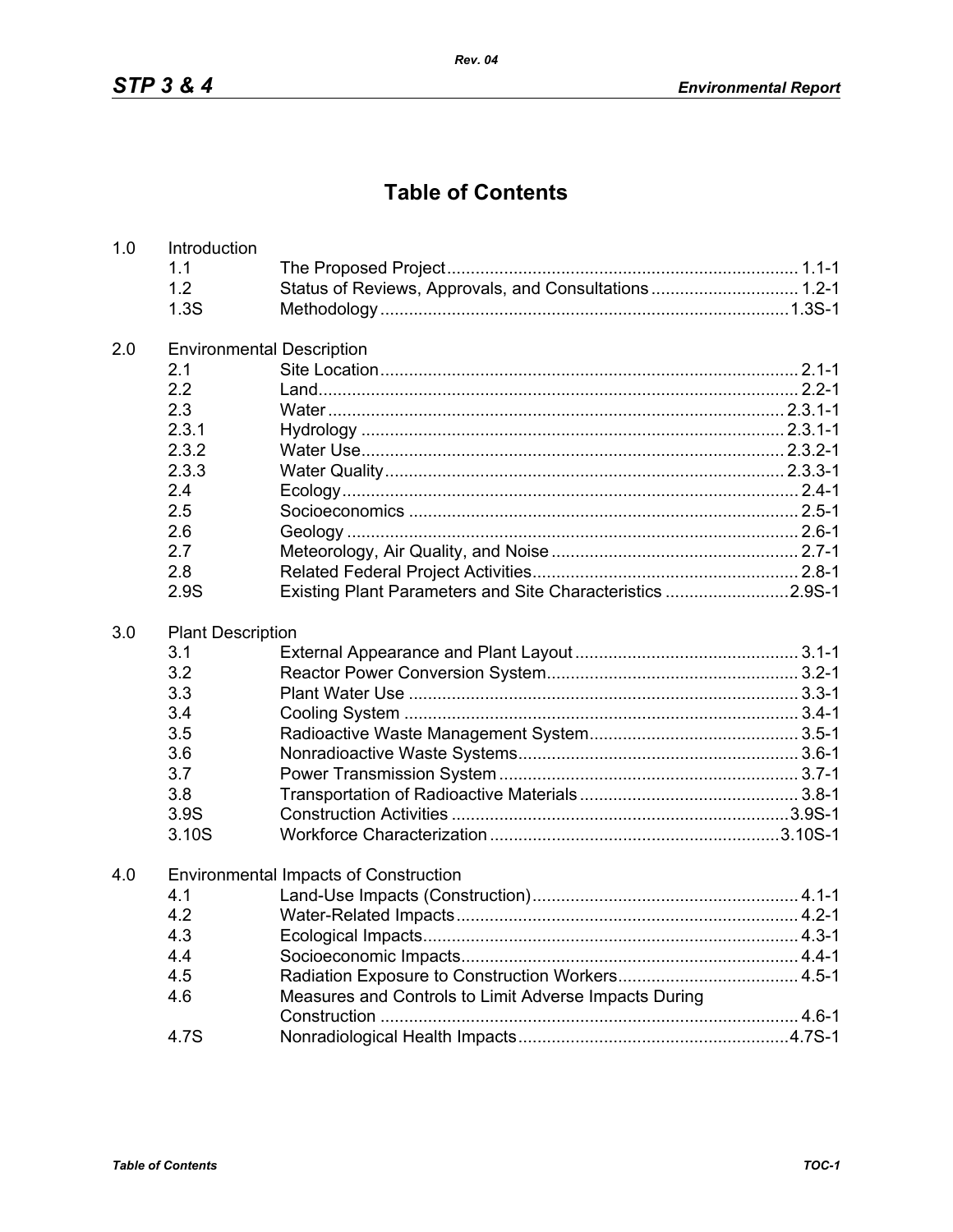|                                                                                      | <b>Operation Impacts</b> |  |  |  |
|--------------------------------------------------------------------------------------|--------------------------|--|--|--|
| 5.1                                                                                  |                          |  |  |  |
| 5.2                                                                                  |                          |  |  |  |
| 5.3                                                                                  |                          |  |  |  |
| 5.4                                                                                  |                          |  |  |  |
| 5.5                                                                                  |                          |  |  |  |
| 5.6<br>Environmental Impacts of Transmission Systems5.6-1                            |                          |  |  |  |
| 5.7                                                                                  |                          |  |  |  |
| 5.8                                                                                  |                          |  |  |  |
| 5.9                                                                                  |                          |  |  |  |
| Measures and Controls to Limit Adverse Impacts During<br>5.10                        |                          |  |  |  |
|                                                                                      |                          |  |  |  |
| 5.11<br>Impacts of Transportation of Radioactive Materials  5.11-1                   |                          |  |  |  |
| 5.12S                                                                                |                          |  |  |  |
| 6.0<br>Environmental Measurements and Monitoring Programs                            |                          |  |  |  |
| 6.1                                                                                  |                          |  |  |  |
| 6.2                                                                                  |                          |  |  |  |
| 6.3                                                                                  |                          |  |  |  |
| 6.4                                                                                  |                          |  |  |  |
| 6.5                                                                                  |                          |  |  |  |
| 6.6                                                                                  |                          |  |  |  |
| 6.7                                                                                  |                          |  |  |  |
| 7.0<br>Environmental Impacts of Postulated Accidents Involving Radioactive Materials |                          |  |  |  |
| 7.1                                                                                  |                          |  |  |  |
| 7.2                                                                                  |                          |  |  |  |
| 7.3                                                                                  |                          |  |  |  |
| 7.4                                                                                  |                          |  |  |  |
| Design Basis Accident or Severe Accident Impact on Other STP Units<br>7.5S           |                          |  |  |  |
| $7.5S-1$                                                                             |                          |  |  |  |
| Need for Power                                                                       |                          |  |  |  |
| 8.0<br>8.1                                                                           |                          |  |  |  |
| 8.2                                                                                  |                          |  |  |  |
| 8.3                                                                                  |                          |  |  |  |
| 8.4                                                                                  |                          |  |  |  |
| Alternatives to the Proposed Action                                                  |                          |  |  |  |
| 9.0<br>9.1                                                                           |                          |  |  |  |
| 9.2                                                                                  |                          |  |  |  |
| 9.3                                                                                  |                          |  |  |  |
| 9.4                                                                                  |                          |  |  |  |